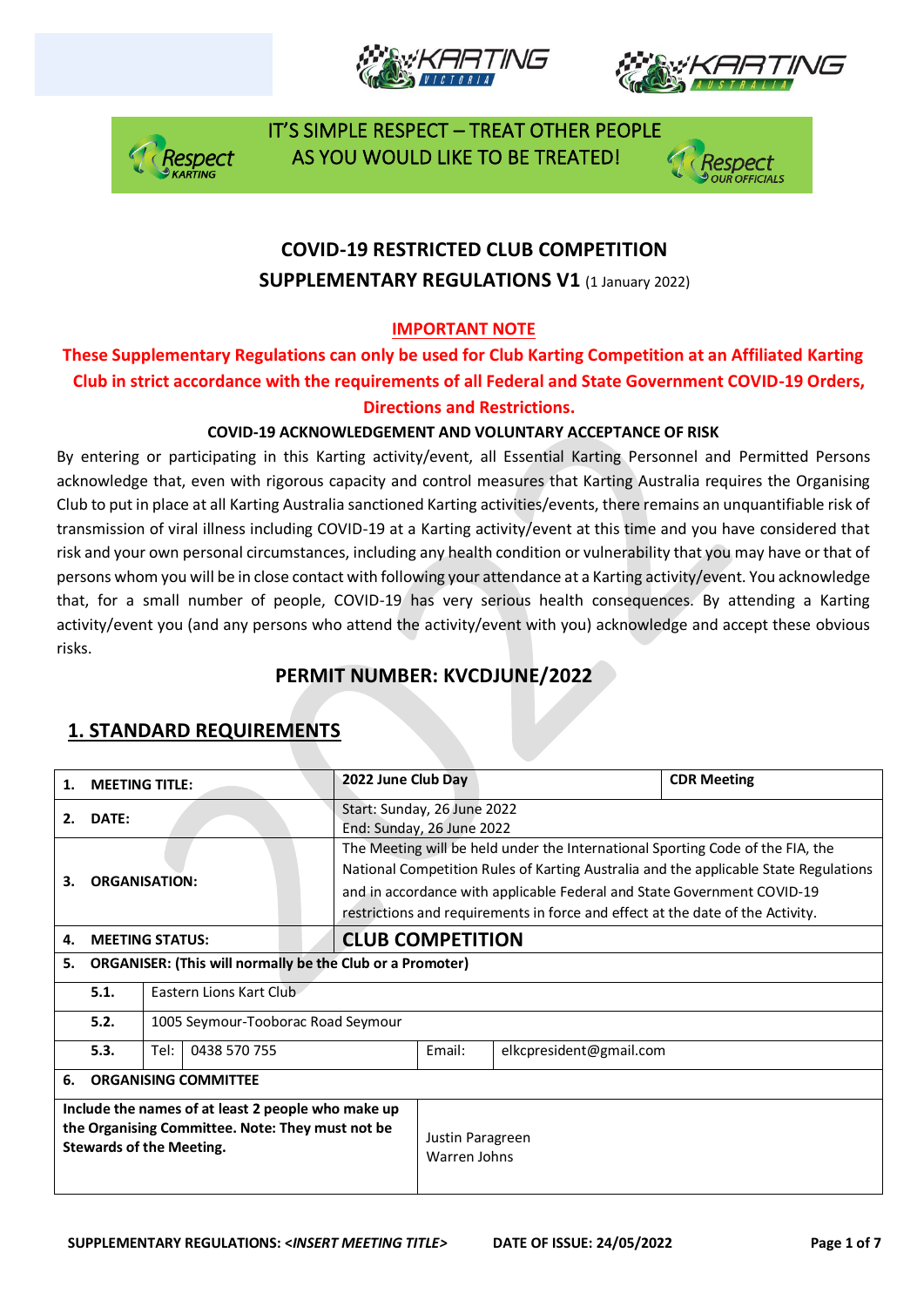







| 7. ESSENTIAL OFFICIALS (Ref: General Rules Chapter 7 Rule 4 - "Essential Officials") |                                                        |  |  |  |
|--------------------------------------------------------------------------------------|--------------------------------------------------------|--|--|--|
| <b>Stewards of The Meeting</b>                                                       | Sarge Wilson (Chief Steward) Russell Cherry Trish Lord |  |  |  |
| Clerk of the Course                                                                  | Gail Cherry                                            |  |  |  |
|                                                                                      |                                                        |  |  |  |
| <b>Chief Scrutineer:</b>                                                             | Justin Paragreen                                       |  |  |  |
| Chief Timekeeper:                                                                    | Lorraine Cubbin                                        |  |  |  |
| <b>Emergency and Medical Services:</b>                                               | <b>Medical Edge</b>                                    |  |  |  |
| <b>OTHER OFFICIALS</b><br>8.                                                         |                                                        |  |  |  |
| <b>Assistant Clerk Of The Course:</b>                                                | Ross Harrod<br>Lisa Jones                              |  |  |  |
| Starter                                                                              | Leon Stewart                                           |  |  |  |
| <b>Scales Marshal</b>                                                                | Cherie Paragreen                                       |  |  |  |
| <b>Grid Marshal</b>                                                                  | Trevor Ansell Brian Huguenin                           |  |  |  |
| Secretary of the Meeting                                                             | Don Rossell                                            |  |  |  |
| Timekeeper                                                                           | Don Rossell                                            |  |  |  |
| <b>CIRCUIT DETAILS</b><br>9.                                                         |                                                        |  |  |  |
| <b>Circuit Name:</b>                                                                 | Hume International Raceway                             |  |  |  |
| <b>Circuit Address:</b>                                                              | 1005 Seymour-Tooborac Road Seymour                     |  |  |  |
| <b>Track Length:</b>                                                                 | 1064 Metres                                            |  |  |  |
| Direction Of Racing:                                                                 | Anti Clockwise                                         |  |  |  |
| <b>Track Density:</b>                                                                | 40                                                     |  |  |  |
| <b>Notice Board:</b>                                                                 | Next to out grid                                       |  |  |  |
| <b>Stewards Office:</b>                                                              | Next to out grid                                       |  |  |  |
| <b>Mechanical Breakdown Lane:</b>                                                    | Will Not be in use at this Meeting.                    |  |  |  |
| Parc Fermé:                                                                          | Next to scales shed                                    |  |  |  |

### **2. ADMINISTRATION**

| 1. |                           | Anyone that holds a KA karting licence may compete at club events                        |  |  |  |  |
|----|---------------------------|------------------------------------------------------------------------------------------|--|--|--|--|
| 2. |                           | The Club must maintain a register of all permitted persons who enter the Circuit for the |  |  |  |  |
|    |                           | Event.                                                                                   |  |  |  |  |
|    |                           | The number of entries in the Event is strictly limited by Government Directions/Orders.  |  |  |  |  |
|    |                           | Pre-entry for the Event is essential. There will be NO ENTRIES ACCEPTED ON THE DAY.      |  |  |  |  |
| 4. | <b>COMPETITION GROUPS</b> | The Competition Groups listed below are permitted to compete at this Meeting.            |  |  |  |  |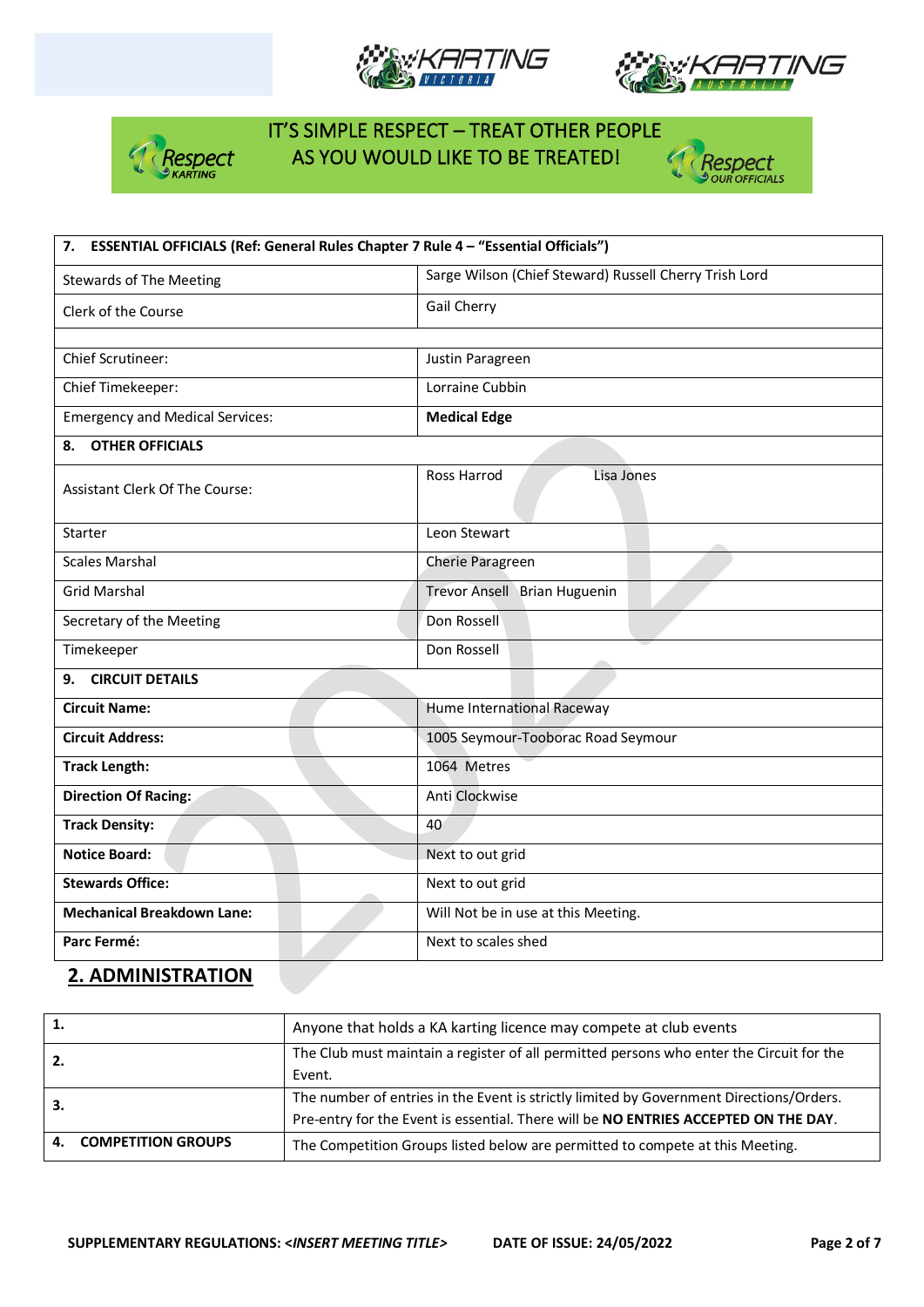







|                                                                                                                  |                    | Competition Group names as listed in the 2022 Australian Karting Manual Competition      |                  |           |                                                                                                                          |  |  |  |
|------------------------------------------------------------------------------------------------------------------|--------------------|------------------------------------------------------------------------------------------|------------------|-----------|--------------------------------------------------------------------------------------------------------------------------|--|--|--|
|                                                                                                                  |                    | Rules Chapter 5 Rule 7 must be use                                                       |                  |           |                                                                                                                          |  |  |  |
| <b>Competition Group</b>                                                                                         |                    | <b>Eligible Classes for each Competition Group</b>                                       |                  |           |                                                                                                                          |  |  |  |
| Cadet                                                                                                            |                    | Cadet 9                                                                                  | Cadet 12         | Cadet 4SS | <b>NOTE: Cadet 9 and Cadet 4SS MUST be</b><br>arranged behind Cadet 12.                                                  |  |  |  |
|                                                                                                                  |                    | KA4                                                                                      |                  |           |                                                                                                                          |  |  |  |
| <b>Junior (Lower Performance)</b>                                                                                |                    | Light                                                                                    |                  |           |                                                                                                                          |  |  |  |
|                                                                                                                  |                    | Heavy                                                                                    |                  |           |                                                                                                                          |  |  |  |
| <b>Junior (Higher Performance)</b>                                                                               |                    | KA3                                                                                      |                  |           |                                                                                                                          |  |  |  |
|                                                                                                                  |                    | 4SS Senior                                                                               |                  |           |                                                                                                                          |  |  |  |
| <b>Senior 4 Stroke</b>                                                                                           |                    | Light                                                                                    |                  |           |                                                                                                                          |  |  |  |
|                                                                                                                  |                    | Medium                                                                                   |                  |           |                                                                                                                          |  |  |  |
|                                                                                                                  |                    | Heavy                                                                                    |                  |           |                                                                                                                          |  |  |  |
|                                                                                                                  |                    |                                                                                          |                  |           | Victorian Combined                                                                                                       |  |  |  |
|                                                                                                                  |                    |                                                                                          | KA3              |           | Light                                                                                                                    |  |  |  |
| <b>Senior (Lower Performance)</b>                                                                                |                    |                                                                                          | Light            |           | Medium                                                                                                                   |  |  |  |
|                                                                                                                  |                    |                                                                                          | Medium           |           | Heavy                                                                                                                    |  |  |  |
|                                                                                                                  |                    |                                                                                          |                  |           | Masters                                                                                                                  |  |  |  |
|                                                                                                                  |                    | <b>TaG 125</b>                                                                           |                  |           |                                                                                                                          |  |  |  |
| <b>Senior TaG</b>                                                                                                |                    | Light                                                                                    | X30              |           |                                                                                                                          |  |  |  |
|                                                                                                                  |                    | Heavy                                                                                    | Light            |           |                                                                                                                          |  |  |  |
|                                                                                                                  |                    |                                                                                          |                  |           |                                                                                                                          |  |  |  |
| $\bullet$<br>(2) groups.                                                                                         |                    |                                                                                          |                  |           | Should any Competition Group reach 80% of the Track Density, the Classes in that Competition Group may be split into two |  |  |  |
| <b>ENTRIES</b><br>5.                                                                                             |                    |                                                                                          |                  |           |                                                                                                                          |  |  |  |
| 2.1 ENTRIES OPEN:                                                                                                | 12.00 pm 1/01/2022 |                                                                                          |                  |           |                                                                                                                          |  |  |  |
| 2.2 ENTRIES CLOSE:                                                                                               |                    | A minimum of one (1) day prior to the commencement of the Meeting 11.59 pm 23/06/2022 NO |                  |           |                                                                                                                          |  |  |  |
|                                                                                                                  |                    | LATE ENTRIES ACCEPTED.                                                                   |                  |           |                                                                                                                          |  |  |  |
| 11.59 pm 23/06/2022<br>2.4 ENTRIES CLOSE:                                                                        |                    |                                                                                          |                  |           |                                                                                                                          |  |  |  |
| <b>ENTRY FEE</b><br>6.                                                                                           |                    |                                                                                          |                  |           |                                                                                                                          |  |  |  |
| 3.1 The Entry Fee for each Competition Group at this Meeting including GST including the TDF levy is as follows: |                    |                                                                                          |                  |           |                                                                                                                          |  |  |  |
| <b>Competition Group Name</b>                                                                                    |                    |                                                                                          | <b>Entry Fee</b> |           |                                                                                                                          |  |  |  |
| All Groups                                                                                                       |                    |                                                                                          | \$55.00          |           |                                                                                                                          |  |  |  |
| Cadet and Junior Groups                                                                                          |                    |                                                                                          | \$55.00          |           |                                                                                                                          |  |  |  |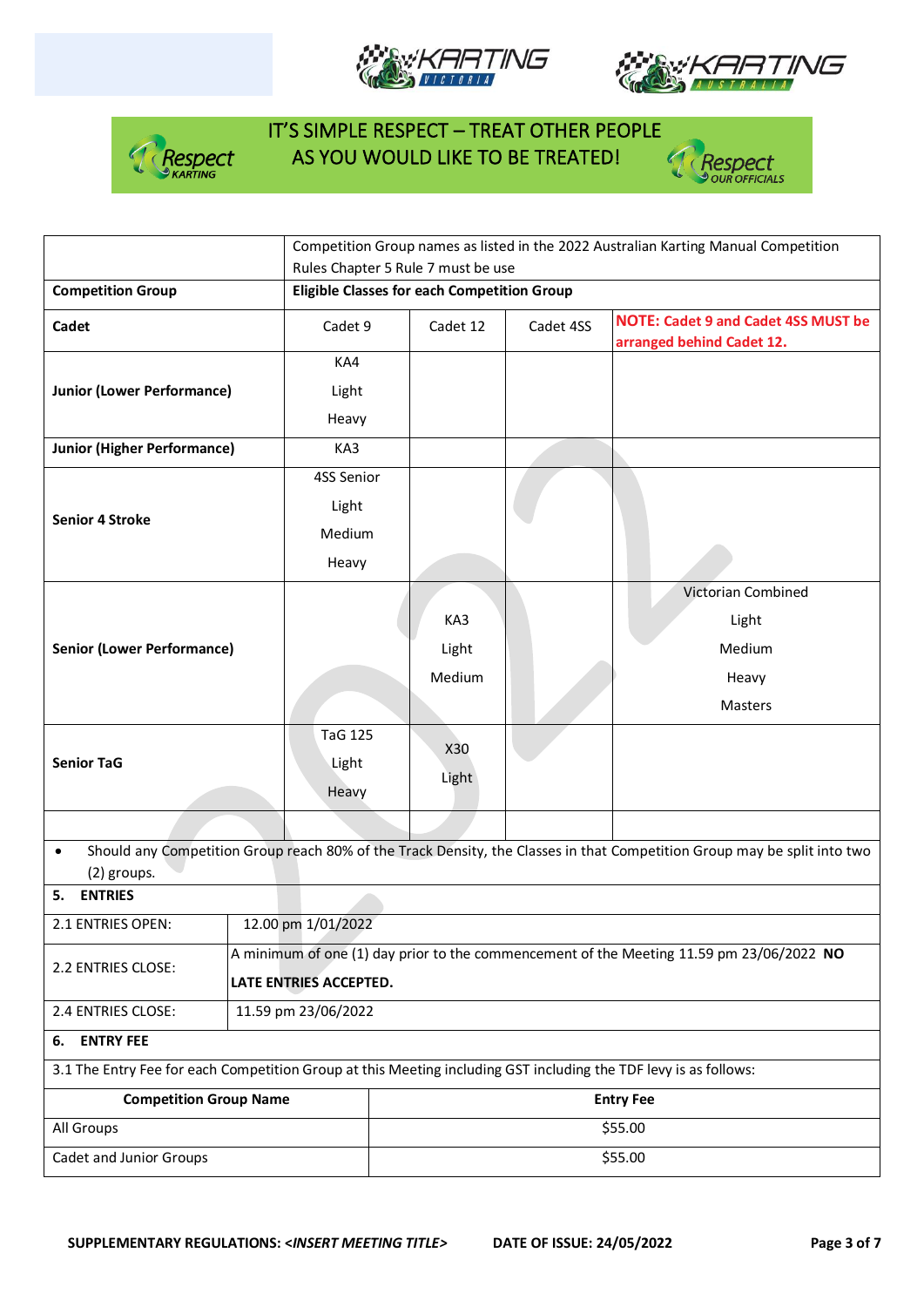







| Senior Groups                                                                                                                         | \$55.00 |  |  |  |  |
|---------------------------------------------------------------------------------------------------------------------------------------|---------|--|--|--|--|
| Second or Third Groups Entered                                                                                                        | \$35.00 |  |  |  |  |
| <b>ENTRY PROCEDURE</b><br>7.                                                                                                          |         |  |  |  |  |
| 4.1 Each Entry for this Meeting must be made using the CMS as follows:                                                                |         |  |  |  |  |
| Log on to your driver information via http://www.karting.net.au/<br>$\bullet$                                                         |         |  |  |  |  |
| Click on the licence and entries icon (top centre of the screen)                                                                      |         |  |  |  |  |
| Click on the "Enter a Race Meeting" icon                                                                                              |         |  |  |  |  |
| Enter your log on details                                                                                                             |         |  |  |  |  |
| Under 'My Details' functions, choose 'Pre Enter Race Meeting'                                                                         |         |  |  |  |  |
| Choose the State in which the Meeting is being held                                                                                   |         |  |  |  |  |
| Choose the Club who is the Organiser of the Meeting                                                                                   |         |  |  |  |  |
| 4.2 Payment of the Entry Fee can be made as follows:                                                                                  |         |  |  |  |  |
| Credit card Payments can be made via CMS using SecurePay ONLY                                                                         |         |  |  |  |  |
| <b>MINIMUM ENTRIES</b><br>8.                                                                                                          |         |  |  |  |  |
| 5.1 4 is the minimum number of pre-entries which must be received for each Competition Group.                                         |         |  |  |  |  |
| 5.2 If insufficient entries are received for a Competition Group to form in its own right, the Competition Group must be consolidated |         |  |  |  |  |
| in accordance with the Competition Rules Chapter $1 -$ Rule 9.                                                                        |         |  |  |  |  |
| <b>BRING A MATE SESSION</b><br>9.                                                                                                     |         |  |  |  |  |
| 6.1 A "Bring a Mate" session Will Not be conducted at this Meeting.                                                                   |         |  |  |  |  |
| <b>10. TEAMS COMPETITION</b>                                                                                                          |         |  |  |  |  |
| 7.1 Teams Competition Will Not be conducted at this Meeting.                                                                          |         |  |  |  |  |

## **3. SPECIFIC COVID-19 RESTRICTION AND MITIGATION REQUIREMENTS**

**COVIDSafe ACTION PLAN** (When required at law)

The Club has completed a COVIDSafe Action Plan and submitted it to the relevant State Government Department. All actions identified as being required to be done to create a COVIDSafe Event and Club facility must be carried out prior to and during the Event.

| 1.   | PERMITTED AND NON-PERMITTED PERSONS                                                                              |
|------|------------------------------------------------------------------------------------------------------------------|
|      | No person who has symptoms consistent with COVID-19 (this includes any fever, respiratory                        |
| 1.1. | symptoms, shortness of breath, sore throat, cough, lack of smell or fatigue) is permitted to attend              |
|      | the Circuit or participate in the Event.                                                                         |
|      | Any person who starts to feel unwell or to exhibit symptoms of COVID-19 during the Event must                    |
| 1.2. | immediately avoid contact with all persons at the Circuit and MUST IMMEDIATELY LEAVE the                         |
|      | Circuit.                                                                                                         |
|      |                                                                                                                  |
|      | Note – The number chosen in 2.1 must not exceed the maximum number of people permitted to gather under State     |
| 2.   | Public Health Authority Orders/Directions/Regulations.                                                           |
|      | SOCIAL DISTANCING AND DENSITY REQUIRMENTS                                                                        |
| 2.1. | Essential Karting Personnel and Permitted Persons are not permitted to gather in groups greater than 10 while in |
|      | attendance at the Event. (Delete if no limit on Group size by the State Government required)                     |
| 2.2. | Government prescribed Social Distancing measures must always be observed.                                        |
|      |                                                                                                                  |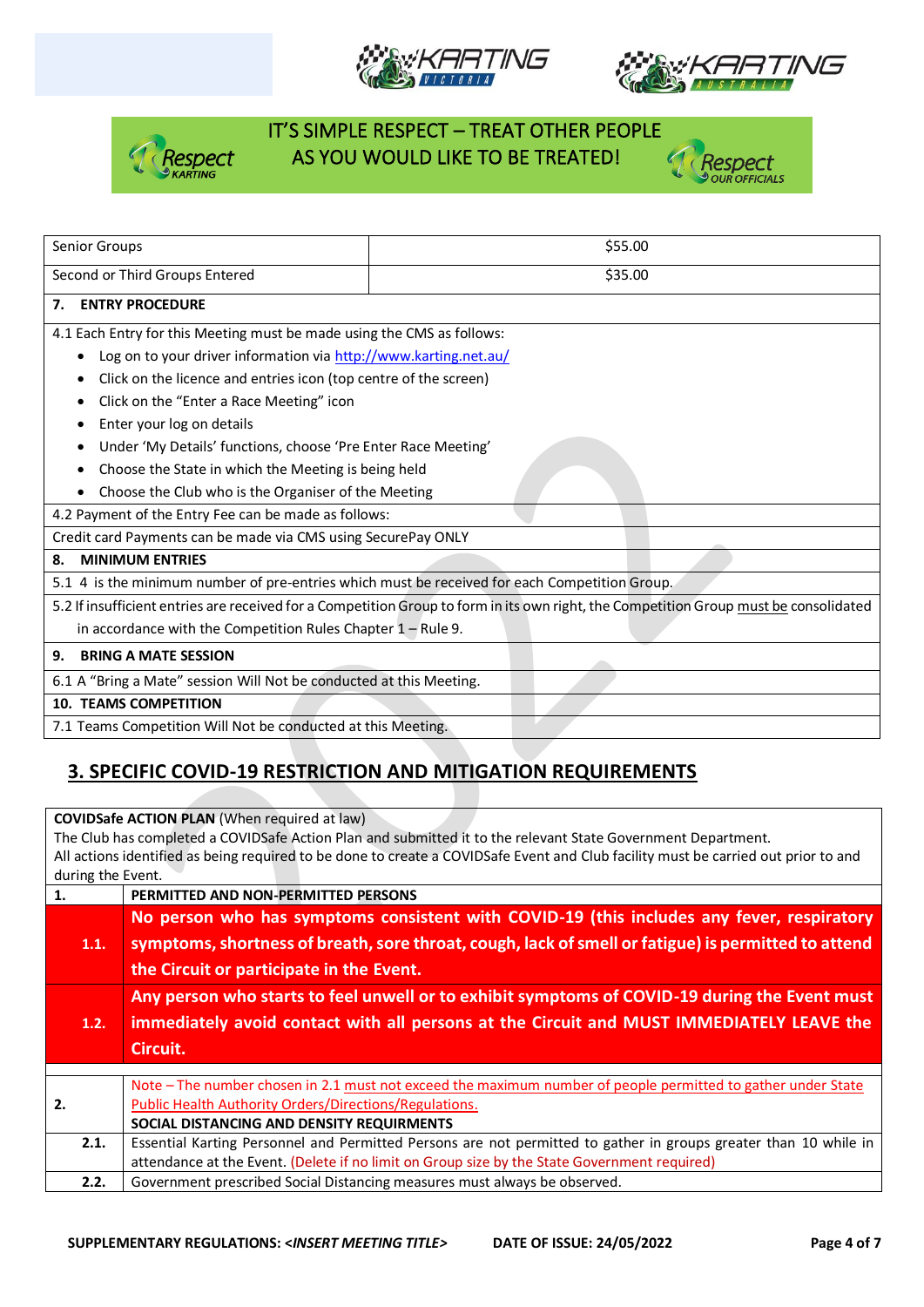







| 2.3. | The use by Permitted Persons of any indoor facilities is strictly limited by the Density Quotient of the room as included   |  |  |  |  |  |  |
|------|-----------------------------------------------------------------------------------------------------------------------------|--|--|--|--|--|--|
|      | in the Club's COVIDSafe Action Plan.                                                                                        |  |  |  |  |  |  |
| 2.4. | provided at the Event must fully comply with all<br>State Public<br>Health<br>Authority<br>Food<br>service                  |  |  |  |  |  |  |
|      | Orders/Directions/Regulations.                                                                                              |  |  |  |  |  |  |
|      | Hand Hygiene must be available at all food service outlets.                                                                 |  |  |  |  |  |  |
|      | Regular cleaning in accordance with the Club's COVIDSafe Action Plan MUST be carried out throughout the Event.<br>$\bullet$ |  |  |  |  |  |  |
| 3.   | <b>Check In Requirements</b>                                                                                                |  |  |  |  |  |  |
|      | All Attendees MUST complete and submit the Karting Australia COVID-19 Declaration, or the compulsory State                  |  |  |  |  |  |  |
| 3.1  | Government issued QR Code Check-In (delete which is not relevant) upon arrival at the venue if required by the              |  |  |  |  |  |  |
|      | <b>State or Federal Government.</b>                                                                                         |  |  |  |  |  |  |
|      |                                                                                                                             |  |  |  |  |  |  |
| 4.   | HYGIENE FACILITIES - TOILET/WASHROOM FACILITIES and HAND SANITISER                                                          |  |  |  |  |  |  |
| 4.1  | The Club is required to provide facilities to ensure general and sensible hygiene practices are maintained.                 |  |  |  |  |  |  |
| 4.2  | Toilet and washroom facilities at the Circuit must be open and available for use.                                           |  |  |  |  |  |  |
|      | Washroom facilities must be properly equipped with liquid soap, running water and either air hand driers or paper           |  |  |  |  |  |  |
|      | towels.                                                                                                                     |  |  |  |  |  |  |
| 4.3  | The toilets and washroom facilities must be cleaned at least once during the day or as otherwise required in                |  |  |  |  |  |  |
|      | accordance with the Club's COVIDSafe Action Plan                                                                            |  |  |  |  |  |  |
|      | It is strongly recommended that Essential Karting Personnel and Permitted Persons bring their own supply of hand            |  |  |  |  |  |  |
| 4.4  | sanitiser for use in accordance with government recommendations in addition to hand sanitiser that is supplied by the       |  |  |  |  |  |  |
|      | Club.                                                                                                                       |  |  |  |  |  |  |

### **4. COMPETITION**

| 1.<br><b>FORMAT OF RACING - CLUB COMPETITION GROUPS</b> |                                                                                                              |                                                                                              |                                                                                                 |                                                                                      |        |        |  |
|---------------------------------------------------------|--------------------------------------------------------------------------------------------------------------|----------------------------------------------------------------------------------------------|-------------------------------------------------------------------------------------------------|--------------------------------------------------------------------------------------|--------|--------|--|
| 1.1                                                     |                                                                                                              | No practice                                                                                  |                                                                                                 |                                                                                      |        |        |  |
|                                                         |                                                                                                              |                                                                                              | There Will be Timed Qualifying at this Event.                                                   |                                                                                      |        |        |  |
| 1.2                                                     | <b>Qualifying</b>                                                                                            | There will be one (1) Qualifying session of 6 minutes                                        |                                                                                                 |                                                                                      |        |        |  |
|                                                         |                                                                                                              | If Timed Qualifying occurs (Order of Karts on the grid must be random - no high/low numbers) |                                                                                                 |                                                                                      |        |        |  |
| 1.3                                                     | <b>Heats &amp; Final</b>                                                                                     |                                                                                              | The system of gridding will be in accordance with State Regulations - Club Competition Format 2 |                                                                                      |        |        |  |
| <b>DISTANCES</b><br>2.                                  |                                                                                                              |                                                                                              |                                                                                                 |                                                                                      |        |        |  |
| Heat 1                                                  |                                                                                                              | 6 Laps                                                                                       | Heat 2                                                                                          | 6 Laps                                                                               | Heat 3 | 6 Laps |  |
|                                                         |                                                                                                              |                                                                                              | <b>Final</b>                                                                                    | 8 Laps                                                                               |        |        |  |
| 3.<br><b>ACCESS TO CIRCUIT</b>                          |                                                                                                              |                                                                                              |                                                                                                 |                                                                                      |        |        |  |
| 3.1                                                     | Competitors will be permitted to enter the Circuit from 7.00 am on 26/06/2022                                |                                                                                              |                                                                                                 |                                                                                      |        |        |  |
| <b>DRIVERS BRIEFING</b><br>4.                           |                                                                                                              |                                                                                              |                                                                                                 |                                                                                      |        |        |  |
| 4.1                                                     | Drivers Briefing notes will be advised in an electronic format OR over the PA system to all Competitors. Any |                                                                                              |                                                                                                 |                                                                                      |        |        |  |
|                                                         |                                                                                                              |                                                                                              |                                                                                                 | questions should be directed to the Chief Steward prior to the start of Competition. |        |        |  |
| <b>SCRUTINEERING</b><br>5.                              |                                                                                                              |                                                                                              |                                                                                                 |                                                                                      |        |        |  |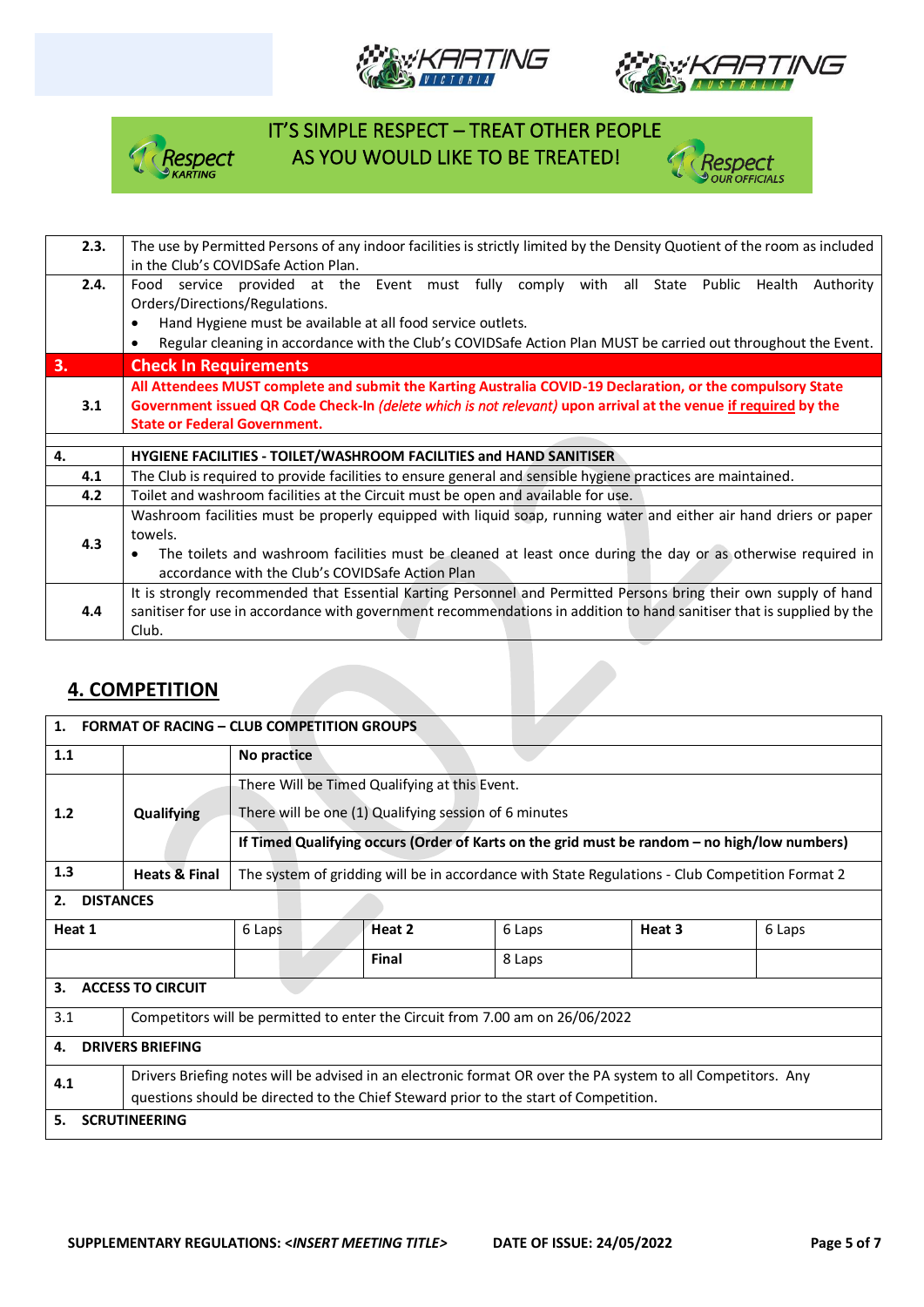







#### **4. CIRCUIT SPECIFIC REQUIREMENTS**

|      | <b>PADDOCK ALLOCATION</b>                                                                                           |
|------|---------------------------------------------------------------------------------------------------------------------|
|      | Paddock allocation Will Not will occur for the Meeting                                                              |
| 2.   | <b>MEDICAL SERVICES</b>                                                                                             |
| 2.1. | Any Medical assistance that is required outside of the operating hours when Kart's are not on the Race Track please |
|      | contact 000. The address to give to the Emergency Services is:                                                      |
|      | Seymour                                                                                                             |